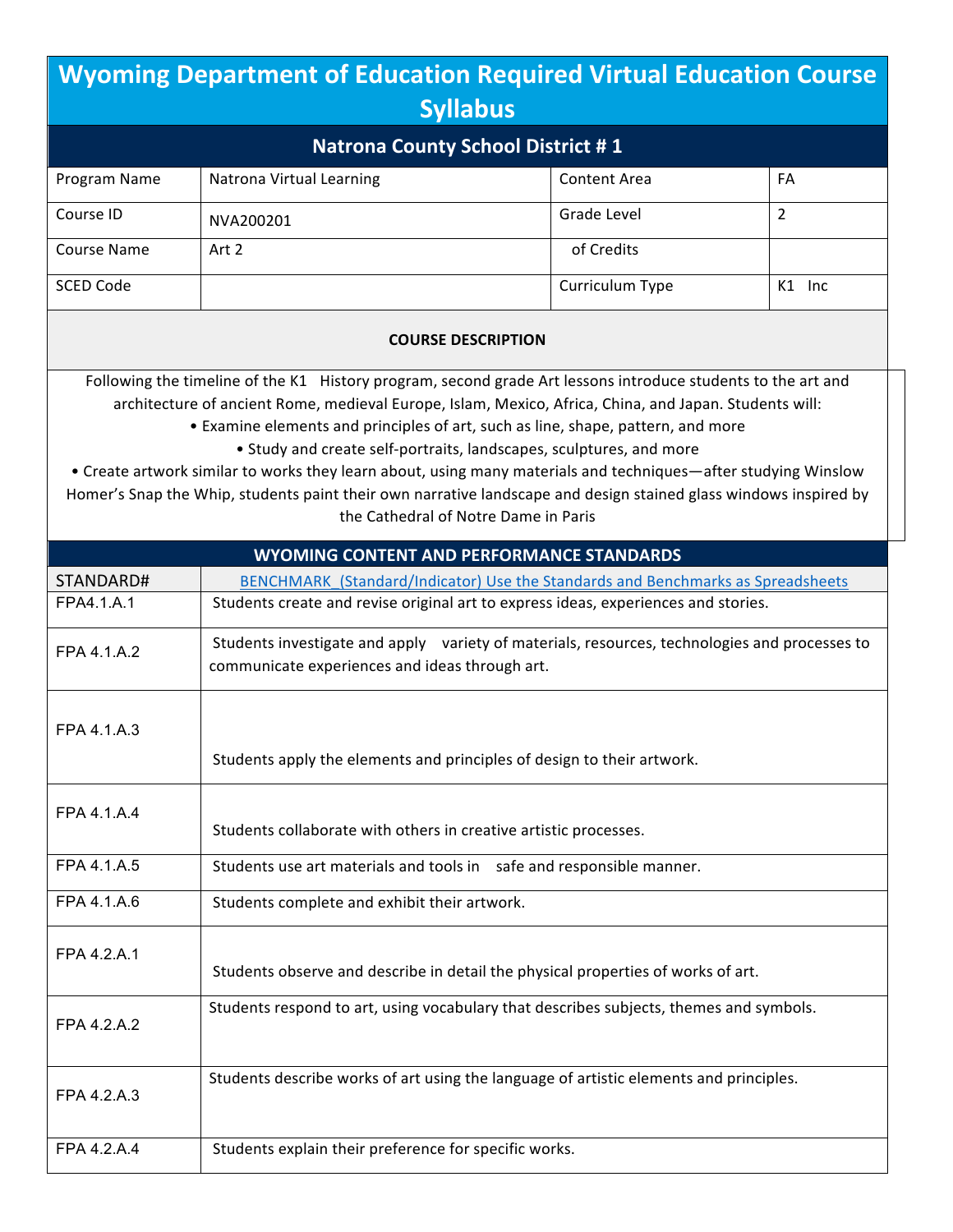| FPA 4.3.A.1 | Students know that the visual arts have both<br>history and specific relationships to various<br>cultures.          |
|-------------|---------------------------------------------------------------------------------------------------------------------|
| FPA 4.3.A.2 | Students identify specific works of art as belonging to particular cultures, times, and<br>environments.            |
| FPA 4.3.A.3 | Students understand that history, environment, culture, and the visual arts can influence each<br>other.            |
| FPA 4.4.A.1 | Students identify connections between the visual arts and other disciplines in the curriculum.                      |
| FPA 4.4.A.2 | Students identify careers and recreational opportunities in the visual arts.                                        |
| FPA 4.4.A.3 | Students recognize visual artists in their family and community and explore how these artists<br>create their work. |
| FPA 4.4.A.4 | Students demonstrate appropriate behavior in variety of art settings.                                               |

| <b>UNIT OUTLINE</b>                                              | STANDARD#                                                           | <b>OUTCOMES</b><br>OBJECTIVES/STUDENT CENTERED GOALS                                                                                                                                                                                                                                   |
|------------------------------------------------------------------|---------------------------------------------------------------------|----------------------------------------------------------------------------------------------------------------------------------------------------------------------------------------------------------------------------------------------------------------------------------------|
| Let's Get Started 1<br>Introduction: Looking at<br>Art           | FPA4.1.A.1-5<br>FPA4.2.A.1-4                                        | Identify art that looks real and art that looks make-believe. Identify one<br>form of art such as paintings or architecture. Create an artwork that<br>shows a place.                                                                                                                  |
| Let's Get Started 2<br>Introducing Portrait and<br>Self-Portrait | FPA4.1.A.1-5<br>FPA4.2.A.1, 4                                       | Define portrait and self-portrait. Identify a portrait. Draw a self-portrait.                                                                                                                                                                                                          |
| Let's Get Started<br>How<br>Artists Use Line                     | FPA4.1.A.1-5<br>FPA4.2.A.1-4                                        | Identify two different kinds of lines, such as straight and wavy, in natural<br>or man-made objects. Identify two different kinds of lines, such as<br>diagonal and curved, in artworks. Transform a variety of pre-drawn lines<br>into complete pictures.                             |
| Let's Get Started<br>Lines<br>in a Great Wave, Part 1            | FPA4.1.A.1-6<br>FPA4.2.A.1-4<br>FPA4.3.A.1-3<br>FPA4.4.A.1,<br>3, 4 | Describe two events in the life of Katsushika Hokusai or characteristics of<br>his art, such as their use of lines to show movement in artworks. Identify<br>one kind of line, such as diagonal or curved, that shows movement in<br>artworks. Draw using lines that suggest movement. |
| Let's Get Started<br>Lines<br>in a Great Wave, Part 2            | FPA4.1.A.1-6<br>FPA4.2.A.1-4                                        | Identify one kind of line, such as diagonal or curved, that shows<br>movement. Complete an artwork that has lines suggesting movement by<br>painting it.                                                                                                                               |
| Let's Get Started 6<br>Sketchbook: Leonardo da<br>Vinci          | FPA4.1.A.1-5<br>FPA4.2.A.1, 4                                       | Identify the difference between sketches and drawings. Create a sketch<br>drawing of an object using lines.<br>and                                                                                                                                                                     |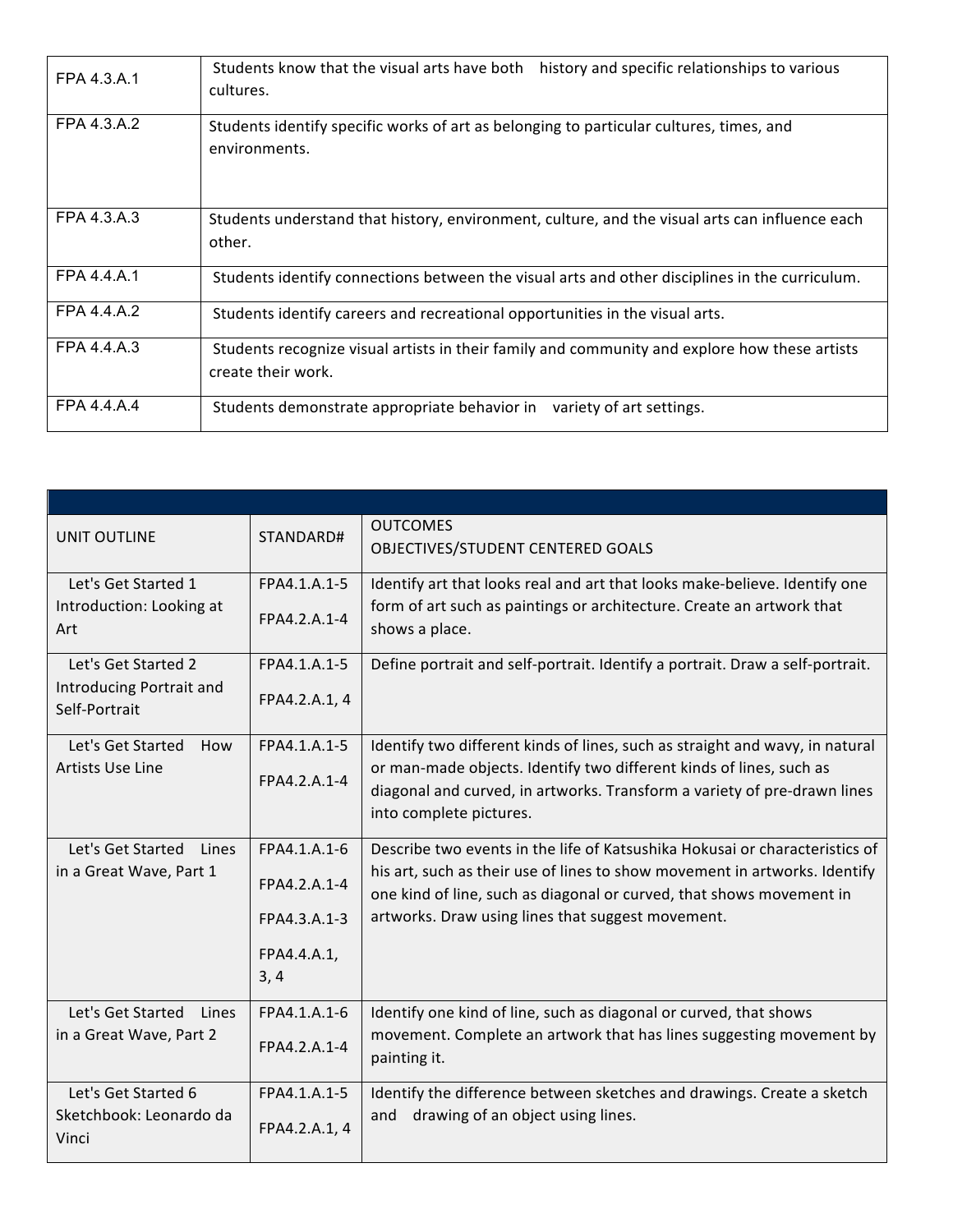| Let's Get Started<br>Read<br>about Art and Artists:<br>Marc, Ganku, and Wyeth<br>Shapes and Colors 1<br>How Artists Use Shapes | FPA4.2.A.1-4<br>FPA4.3.A.1-3<br>FPA4.4.A.1-4<br>FPA4.1.A.1-5<br>FPA4.2.A.1-4<br>FPA4.3.A.1-3<br>FPA4.4.A.1,<br>3,4 | Compare and contrast artworks by Franz Marc, Kishi Ganku, and N.C.<br>Wyeth and those found in the Lascaux Caves in France. Demonstrate<br>mastery of the knowledge and skills taught in this unit.<br>Identify two shapes in artworks, such as a circle and a rectangle. Identify<br>two kinds of lines in artworks, such as straight and thin. Describe two<br>events in the life of Joan Miro or characteristics of his art, such as his<br>imaginative use of lines and shapes. Draw using many lines and shapes. |
|--------------------------------------------------------------------------------------------------------------------------------|--------------------------------------------------------------------------------------------------------------------|-----------------------------------------------------------------------------------------------------------------------------------------------------------------------------------------------------------------------------------------------------------------------------------------------------------------------------------------------------------------------------------------------------------------------------------------------------------------------------------------------------------------------|
| Shapes and Colors 2<br>Paper Cutout Shapes, Part<br>1                                                                          | FPA4.1.A.1-6<br>FPA4.2.A.1-4<br>FPA4.3.A.1-3<br>FPA4.4.A.1,<br>3, 4                                                | Describe two events in the life of Henri Matisse or characteristics of his<br>art, such as the fact that he was born in France and that he used paper<br>cutouts to create pictures. Identify two shapes in artworks, such as a<br>circle or triangle. Begin to create a picture showing a place by cutting<br>shapes from paper.                                                                                                                                                                                     |
| Shapes and Colors 3<br>Paper Cutout Shapes, Part<br>2                                                                          | FPA4.1.A.1-6<br>FPA4.2.A.1-4                                                                                       | Identify two shapes in artworks, such as rectangles and triangles.<br>Identify overlapping shapes in an artwork. Finish cutting and gluing<br>shapes to create a picture of a place.                                                                                                                                                                                                                                                                                                                                  |
| Shapes and Colors The<br><b>Artist's Palette: Primary</b><br>and Secondary Colors                                              | FPA4.1.A.1-5<br>FPA4.2.A.1-4                                                                                       | Identify primary and secondary colors in artworks. Name the primary<br>colors that make a secondary color. Paint a picture of an animal by<br>mixing primary colors to create secondary colors.                                                                                                                                                                                                                                                                                                                       |
| Shapes and Colors 5<br>How Artists Paint with<br>Colors                                                                        | FPA4.1.A.1-5<br>FPA4.2.A.1-4                                                                                       | Identify the primary and secondary colors in artworks. Identify tints and<br>shades in artworks. Use primary colors to make secondary colors, and<br>white and black to make tints and shades in a painting.                                                                                                                                                                                                                                                                                                          |
| Shapes and Colors A<br>Cat of Many Colors                                                                                      | FPA4.1.A.1-5<br>FPA4.2.A.1-4                                                                                       | Identify the primary and secondary colors in artworks. Identify tints and<br>shades in artworks. Create a cat from hand-painted paper.                                                                                                                                                                                                                                                                                                                                                                                |
| Shapes and Colors 7<br>Read about Art and<br>Artists: Matisse,<br>Lichtenstein, Calder, and<br>Klee                            | FPA4.2.A.1-4<br>FPA4.3.A.1-3<br>FPA4.4.A.1,<br>3, 4                                                                | Compare and contrast The Goldfish Bowl by Henri Matisse, Goldfish<br>Bowl, II by Roy Lichtenstein, The Fish by Alexander Calder, and Fish<br>Magic by Paul Klee. Demonstrate mastery of the knowledge and skills<br>taught in this unit.                                                                                                                                                                                                                                                                              |
| Let Me Repeat Myself:<br>Patterns Patterns Are<br>Everywhere                                                                   | FPA4.1.A.1-5<br>FPA4.2.A.1-4                                                                                       | Identify a pattern in artworks, such as patterns created by repeated<br>lines, shapes, or colors. Create a stencil print showing patterns.                                                                                                                                                                                                                                                                                                                                                                            |
| Let Me Repeat Myself:<br>Patterns Patterns in a                                                                                | FPA4.1.A.1-6                                                                                                       | Describe two events in the life of Henri Rousseau or characteristics of<br>Rousseau's art, such as the fact that Rousseau used imagination to make                                                                                                                                                                                                                                                                                                                                                                    |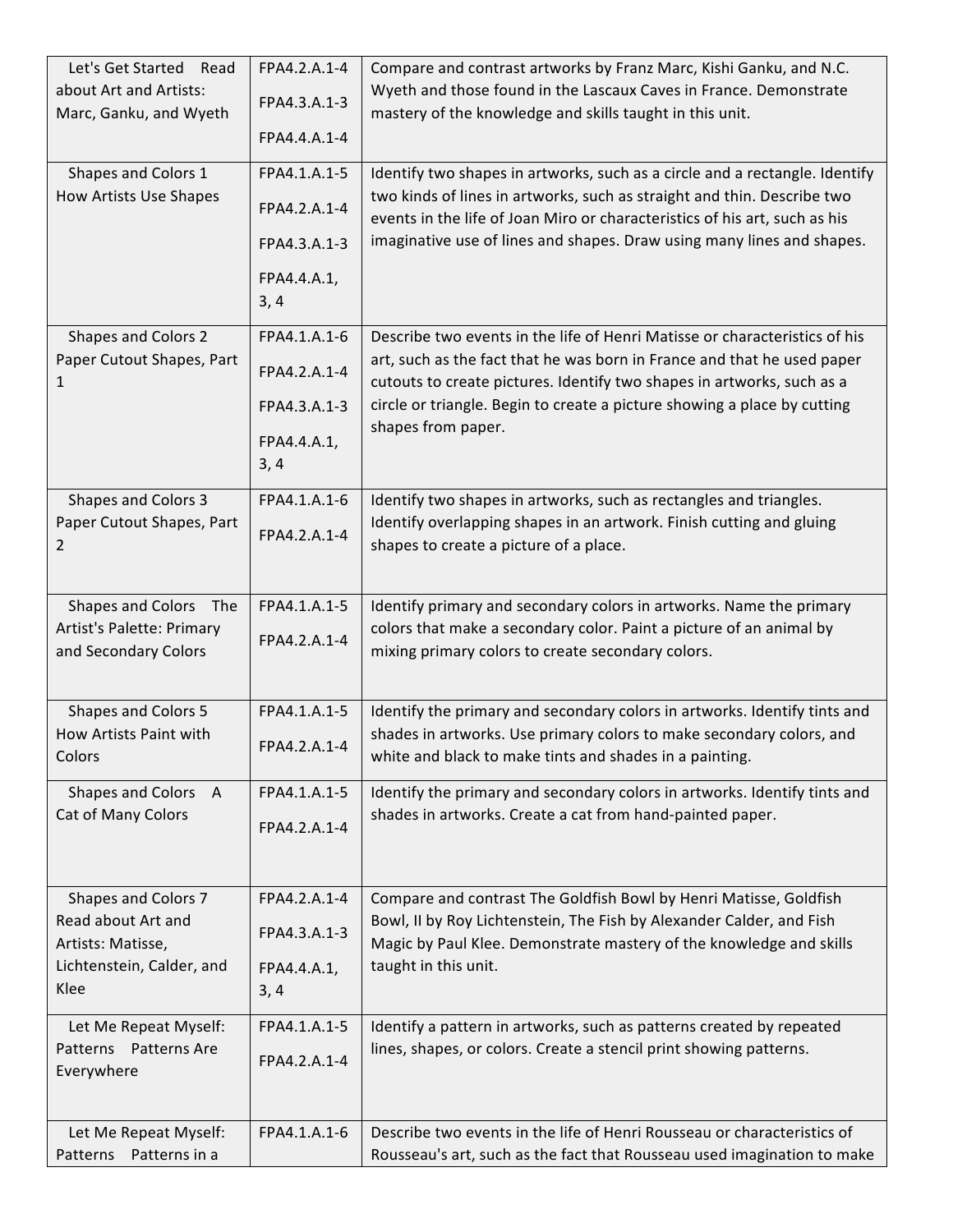| Rain Forest, Part 1                          | FPA4.2.A.1-4       | paintings of rain forests, and that Rousseau's paintings are filled with                                                                     |
|----------------------------------------------|--------------------|----------------------------------------------------------------------------------------------------------------------------------------------|
|                                              | FPA4.3.A.1-3       | patterns. Identify two patterns in artworks, such as patterns created by                                                                     |
|                                              |                    | repeated lines, shapes, or colors. Identify two variations of a color in                                                                     |
|                                              | FPA4.4.1,3,4       | artworks, such as tints and shades. Begin creating tropical landscape<br>with patterns by making the setting.                                |
|                                              |                    |                                                                                                                                              |
| Let Me Repeat Myself:                        | FPA4.1.A.1-6       | Identify two patterns in artworks, such as patterns created by repeated                                                                      |
| Patterns Patterns in a                       | FPA4.2.A.1-4       | lines, shapes, or colors. Describe how overlapping shapes can be used to                                                                     |
| Rain Forest, Part 2                          |                    | show distance. Continue working on a tropical landscape by making<br>paper animals with patterns.                                            |
|                                              |                    |                                                                                                                                              |
| Let Me Repeat Myself:                        | FPA4.1.A.1-6       | Identify two patterns in artworks, such as patterns created by repeated                                                                      |
| Patterns Patterns in a                       | FPA4.2.A.1-4       | lines, shapes, or colors. Identify overlapping shapes in artworks. Finish                                                                    |
| Rain Forest, Part 3                          |                    | making a tropical landscape by adding animals with patterns and other<br>details.                                                            |
|                                              |                    |                                                                                                                                              |
| Let Me Repeat Myself:                        | FPA4.2.A.1-4       | Compare and contrast American Flamingo by John James Audubon,                                                                                |
| Patterns Read about Art                      | FPA4.3.A.1-3       | Wheatfield with Crows by Vincent van Gogh, Bird in Space by Constantin                                                                       |
| and Artists: Audubon, van                    |                    | Brancusi, and Black Bird over Snow-Covered Red Hills by Georgia                                                                              |
| Gogh, Brancusi, O'Keeffe                     | FPA4.4.1-, 3,<br>4 | O'Keeffe. Demonstrate mastery of the important knowledge and skills<br>taught in this unit.                                                  |
|                                              |                    |                                                                                                                                              |
| How Artists Se Animals                       | FPA4.1.A.1-5       | Describe one texture, such as bumpy, in nature or in a man-made object.                                                                      |
| <b>Using Texture</b>                         | FPA4.2.A.1-4       | Describe one texture, such as soft, in an artwork. Describe how artists                                                                      |
|                                              |                    | create texture in realistic artworks. Show texture in a drawing of an<br>animal.                                                             |
|                                              |                    |                                                                                                                                              |
| <b>How Artists See Animals</b>               | FPA4.1.A.1-5       | Identify and describe realistic artworks. Identify and describe abstract                                                                     |
| Abstract Art                                 | FPA4.2.A.1-4       | artworks. Create an abstract drawing of an animal.                                                                                           |
|                                              |                    |                                                                                                                                              |
| How Artists Se Animals<br>Sculpture          | FPA4.1.A.1-6       | Describe the differences between shapes and forms. Identify the<br>following basic forms: cube, cylinder, sphere, cone. Identify a form in a |
|                                              | FPA4.2.A.1-4       | sculpture. Create a clay sculpture of an animal.                                                                                             |
|                                              |                    |                                                                                                                                              |
| How Artists Se Animals                       | FPA4.1.A.1-6       | Describe the differences between shapes and forms. Identify artworks as                                                                      |
| <b>Abstract Sculpture</b>                    | FPA4.2.A.1-4       | realistic or abstract. Create an abstract sculpture of an animal using<br>found objects.                                                     |
|                                              |                    |                                                                                                                                              |
| How Artists Se Animals                       | FPA4.2.A.1-4       | Compare and contrast The Snake Charmer by Henri Rousseau, Crocodiles                                                                         |
| Read about Art and                           | FPA4.3.A.1-3       | by John Singer Sargent, Lizard Head by Robert Jew, and Frog o a Lotus                                                                        |
| Artists: Rousseau, Sargent,<br>Jew, Sheng-mo | FPA4.4.1,3,4       | Leaf by Hsiang Sheng-mo. Demonstrate mastery of the important<br>knowledge and skills taught in this unit.                                   |
|                                              |                    |                                                                                                                                              |
| How Artists Se People:                       | FPA4.1.A.1-5       | Define portrait and self-portrait. Identify a portrait. Draw a portrait that                                                                 |
| <b>Portraits and Self-Portraits</b>          | FPA4.2.A.1-4       | shows a person's individual features.                                                                                                        |
| Portrait and Self-Portrait                   |                    |                                                                                                                                              |
| How Artists Se People:                       | FPA4.1.A.1-6       | Describe two events in the life of Joseph Whiting Stock or characteristics                                                                   |
| <b>Portraits and Self-Portraits</b>          | FPA4.2.A.1-4       | of his art, such as the fact that he was paralyzed and the fact that he                                                                      |
| Draw and Color Self-                         |                    | often painted pictures showing children with their toys or pets. Define                                                                      |
| Portrait, Part 1                             | FPA4.3.A.1-3       | portrait and self-portrait. Draw a self-portrait showing objects and a<br>setting that have personal importance.                             |
|                                              |                    |                                                                                                                                              |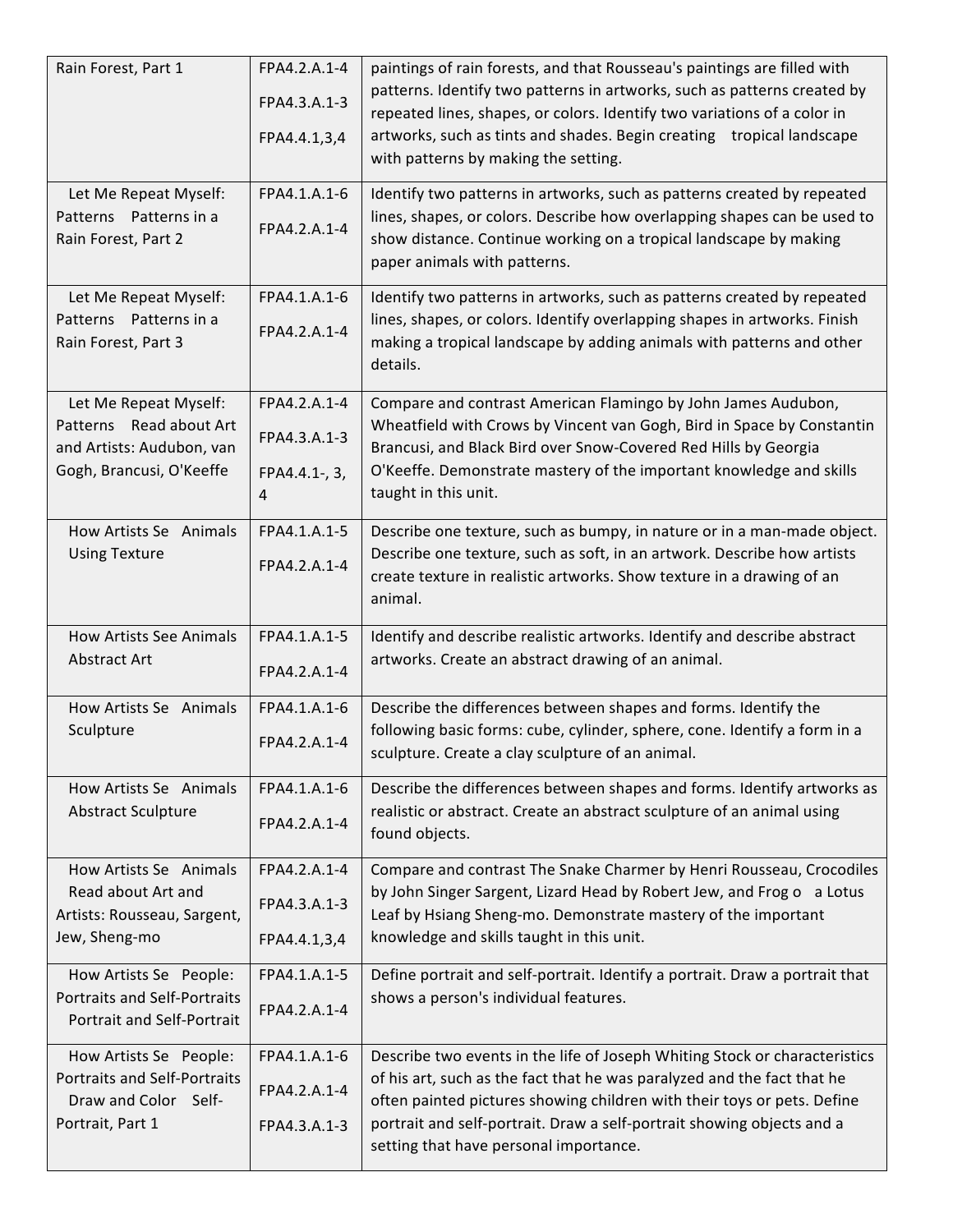|                                                                                                                                     | FPA4.4.A.1-4                 |                                                                                                                                                                                                                                                                     |
|-------------------------------------------------------------------------------------------------------------------------------------|------------------------------|---------------------------------------------------------------------------------------------------------------------------------------------------------------------------------------------------------------------------------------------------------------------|
| How Artists See People:<br><b>Portraits and Self-Portraits</b><br>Draw and Color Self-<br>Portrait, Part 2                          | FPA4.1.A.1-6<br>FPA4.2.A.1-4 | Describe one feature of a portrait, such as the setting. Finish a self-<br>portrait by adding color.                                                                                                                                                                |
| How Artists See People:<br><b>Portraits and Self-Portraits</b><br>Cut and Paste Self-<br>Portrait, Part 1                           | FPA4.1.A.1-6<br>FPA4.2.A.1-4 | Describe two features of portraits that make them look realistic, such as<br>realistic eye shape and realistic skin color. Begin to create a self-portrait<br>using cut and glued paper.                                                                            |
| How Artists Se People:<br><b>Portraits and Self-Portraits</b><br>Cut and Paste Self-<br>Portrait, Part 2                            | FPA4.1.A.1-6<br>FPA4.2.A.1-4 | Describe two features of portraits that make them look realistic, such as<br>realistic eye shape and realistic skin color. Begin to create a self-portrait<br>using cut and glued paper.                                                                            |
| How Artists Se People:<br><b>Portraits and Self-Portraits</b><br>Read about Art and<br>Artists: Manet, Delaunay,<br>Myron, Lawrence | FPA4.2.A.1-4                 | Compare and contrast The Races at Longchamp by Edouard Manet, The<br>Cardiff Team by Robert Delaunay, The Discus Thrower by Myron, and<br>Munich Olympic Games by Jacob Lawrence. Demonstrate mastery of the<br>important knowledge and skills taught in this unit. |
| The View from Far and<br>Near: Landscape and Still<br>Life 1 Near and Far in<br>Landscapes                                          | FPA4.1.A.1-5<br>FPA4.2.A.1-4 | Identify a landscape painting. Identify the horizon line in a landscape.<br>Identify foreground and background in a landscape painting. Define<br>landscape. Draw a landscape with a horizon line, foreground, and<br>background.                                   |
| The View from Far and<br>Near: Landscape and Still<br>Life 2 A River Runs<br>Through, Part 1                                        | FPA4.1.A.1-6<br>FPA4.2.A.1-4 | Define landscape. Identify the horizon line in a landscape painting.<br>Identify the foreground and background in a landscape painting. Begin<br>creating a landscape by making tree trunks and branches.                                                           |
| The View from Far and<br>Near: Landscape and Still<br>Life 3 A River Runs<br>Through, Part 2                                        | FPA4.2.A.1-4                 | FPA4.1.A.1-6 $\parallel$ Identify a landscape painting. Identify the foreground and background in<br>landscape. Finish creating landscape by painting river and adding<br>leaves to trees.                                                                          |
| The View from Far and<br>Near: Landscape and Still<br>Life 4 Seascapes, Part 1                                                      | FPA4.1.A.1-6<br>FPA4.2.A.1-4 | Identify a seascape painting. Identify the horizon line in a seascape<br>painting. Identify a color reflected o the surface of the water in a<br>seascape painting. Begin creating seascape by painting the sky and<br>water.                                       |
| The View from Far and<br>Near: Landscape and Still<br>Life 5 Seascapes, Part 2                                                      | FPA4.1.A.1-6<br>FPA4.2.A.1-4 | Identify a reflection in a seascape painting. Identify the foreground and<br>background in a seascape painting. Finish creating a seascape by adding<br>paper boats.                                                                                                |
| The View from Far and<br>Near: Landscape and Still<br>Life 6 Cityscapes, Part 1                                                     | FPA4.1.A.1-6<br>FPA4.2.A.1-4 | Identify a cityscape painting. Identify an object in the foreground and<br>background of a painting. Identify rectangular shapes in a cityscape.<br>Begin creating a cityscape by making paper buildings.                                                           |
| The View from Far and<br>Near: Landscape and Still                                                                                  | FPA4.1.A.1-6                 | Define cityscape. Identify one pattern in a cityscape, such as a pattern of<br>rectangles. Finish creating a cityscape by printing patterns of windows                                                                                                              |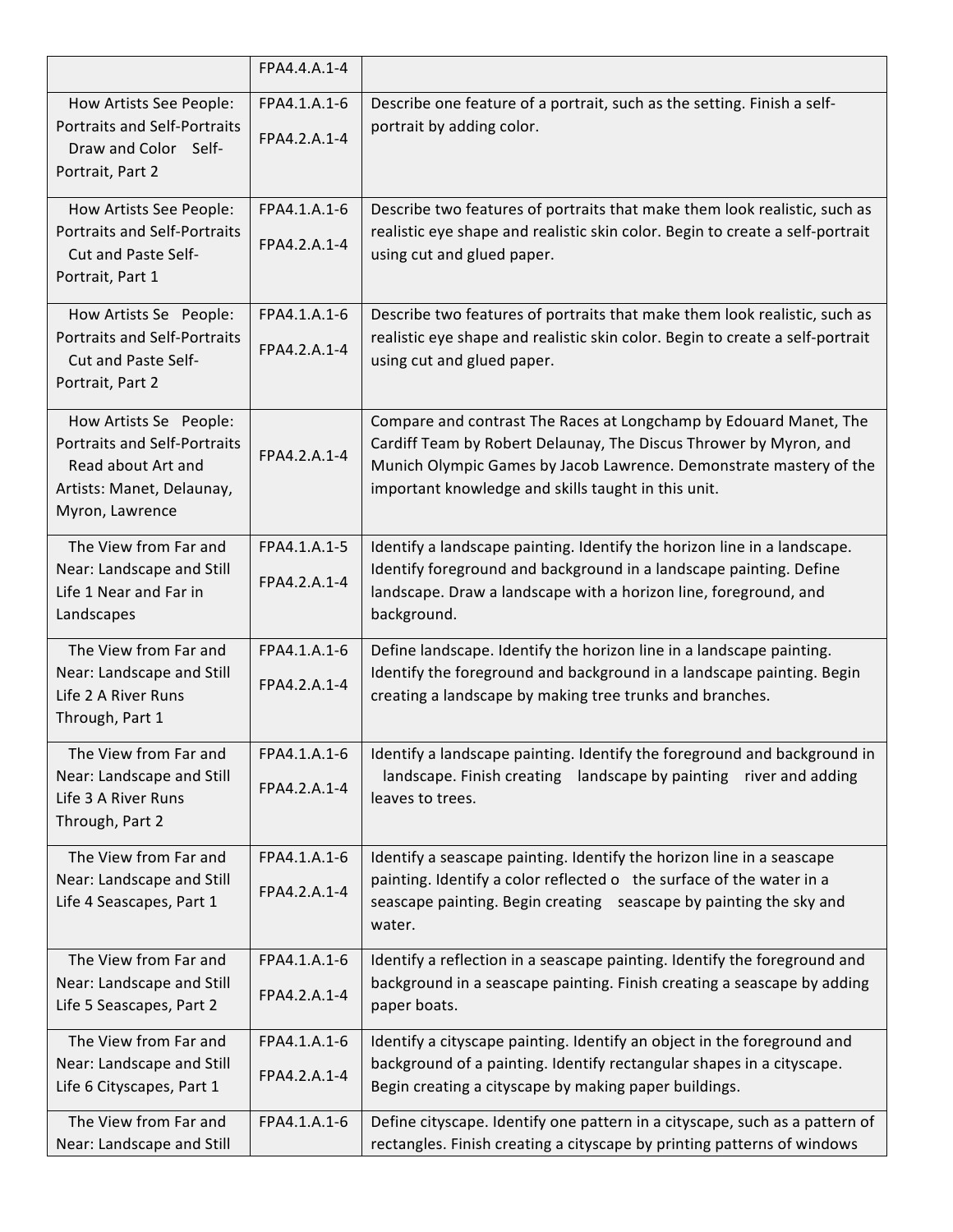| Life 7 Cityscapes, Part 2                                                                                                       | FPA4.2.A.1-4                 | and adding other details.                                                                                                                                                                                                                                             |
|---------------------------------------------------------------------------------------------------------------------------------|------------------------------|-----------------------------------------------------------------------------------------------------------------------------------------------------------------------------------------------------------------------------------------------------------------------|
| The View from Far and<br>Near: Landscape and Still<br>Life 8 Still Life Painting,<br>Part 1                                     | FPA4.1.A.1-6<br>FPA4.2.A.1-4 | Define still life. Identify a still life painting. Begin a still life by drawing an<br>arrangement of objects on table.                                                                                                                                               |
| The View from Far and<br>Near: Landscape and Still<br>Life 9 Still Life Painting,<br>Part 2                                     | FPA4.1.A.1-6<br>FPA4.2.A.1-4 | Define still life. Identify a still life painting. Finish a still life by adding<br>paint.                                                                                                                                                                            |
| The View from Far and<br>Near: Landscape and Still<br>Life 10 Read about Art and<br>Artists: Chardin, Cassatt,<br>Calder, Green | FPA4.2.A.1-4                 | Compare and contrast Soap Bubbles by Jean-Baptiste-Simion Chardin,<br>Children Playing o the Beach by Mary Cassatt, The Circus by Alexander<br>Calder, and Annette's Dolls by Jonathan Green. Demonstrate mastery of<br>the knowledge and skills taught in this unit. |
| Storytelling in Art 1<br>Storytelling in Art, Part 1                                                                            | FPA4.1.A.1-6<br>FPA4.2.A.1-4 | Describe the visual story in a painting. Begin creating an artwork that<br>tells a visual story by painting the setting.                                                                                                                                              |
| Storytelling in Art 2                                                                                                           | FPA4.1.A.1-6                 | Describe two events in the life of Winslow Homer or characteristics of                                                                                                                                                                                                |
| Storytelling in Art, Part 2                                                                                                     | FPA4.2.A.1-4                 | Homer's art, such as the fact that Homer painted scenes showing people<br>in various locations, and that Homer painted realistic pictures. Finish                                                                                                                     |
|                                                                                                                                 | FPA4.3.A.1-3                 | creating an artwork that tells a visual story by making people and other                                                                                                                                                                                              |
|                                                                                                                                 | FPA4.4.A.1-4                 | details.                                                                                                                                                                                                                                                              |
| Storytelling in Art 3                                                                                                           | FPA4.1.A.1-6                 | Describe the visual story in an artwork. Begin creating a paper quilt that                                                                                                                                                                                            |
| Storytelling in Quilts, Part<br>1                                                                                               | FPA4.2.A.1-4                 | tells a visual story, inspired by Tar Beach by Faith Ringgold.                                                                                                                                                                                                        |
|                                                                                                                                 | FPA4.3.A.1-3                 |                                                                                                                                                                                                                                                                       |
|                                                                                                                                 | FPA4.4.A.1,                  |                                                                                                                                                                                                                                                                       |
|                                                                                                                                 | 3, 4                         |                                                                                                                                                                                                                                                                       |
| Storytelling in Art 4                                                                                                           | FPA4.1.A.1-6                 | Describe two events in the life of Faith Ringgold or characteristics of her                                                                                                                                                                                           |
| Storytelling in Quilts, Part<br>2                                                                                               | FPA4.2.A.1-4                 | art, such as the fact that she made painted quilts that tell stories and<br>that sewing was a tradition in her family. Finish creating a paper quilt                                                                                                                  |
|                                                                                                                                 | FPA4.3.A.1-3                 | that tells a visual story, inspired by Tar Beach by Faith Ringgold.                                                                                                                                                                                                   |
|                                                                                                                                 | FPA4.4.A.1,                  |                                                                                                                                                                                                                                                                       |
|                                                                                                                                 | 3, 4                         |                                                                                                                                                                                                                                                                       |
| Storytelling in Art Art                                                                                                         | FPA4.1.A.1-6                 | Describe an artist's source of inspiration. Draw a picture inspired by the                                                                                                                                                                                            |
| from Art                                                                                                                        | FPA4.2.A.1-4                 | works of Vincent van Gogh or Faith Ringgold.                                                                                                                                                                                                                          |
| Storytelling in Art 6                                                                                                           | FPA4.1.A.1-6                 | Describe the visual story in an artwork. Draw a scene that tells a visual                                                                                                                                                                                             |
| What's Going On in<br>There?                                                                                                    | FPA4.2.A.1-4                 | story, as viewed through a doorway.                                                                                                                                                                                                                                   |
| Storytelling in Art 7 Read<br><b>About Art and Artists:</b>                                                                     | FPA4.1.A.1-6                 | Compare and contrast The Reluctant Dragon by Maxfield Parrish, Paulo<br>as Pierrot by Pablo Picasso, The Magic Flute by Marc Chagall, and The                                                                                                                         |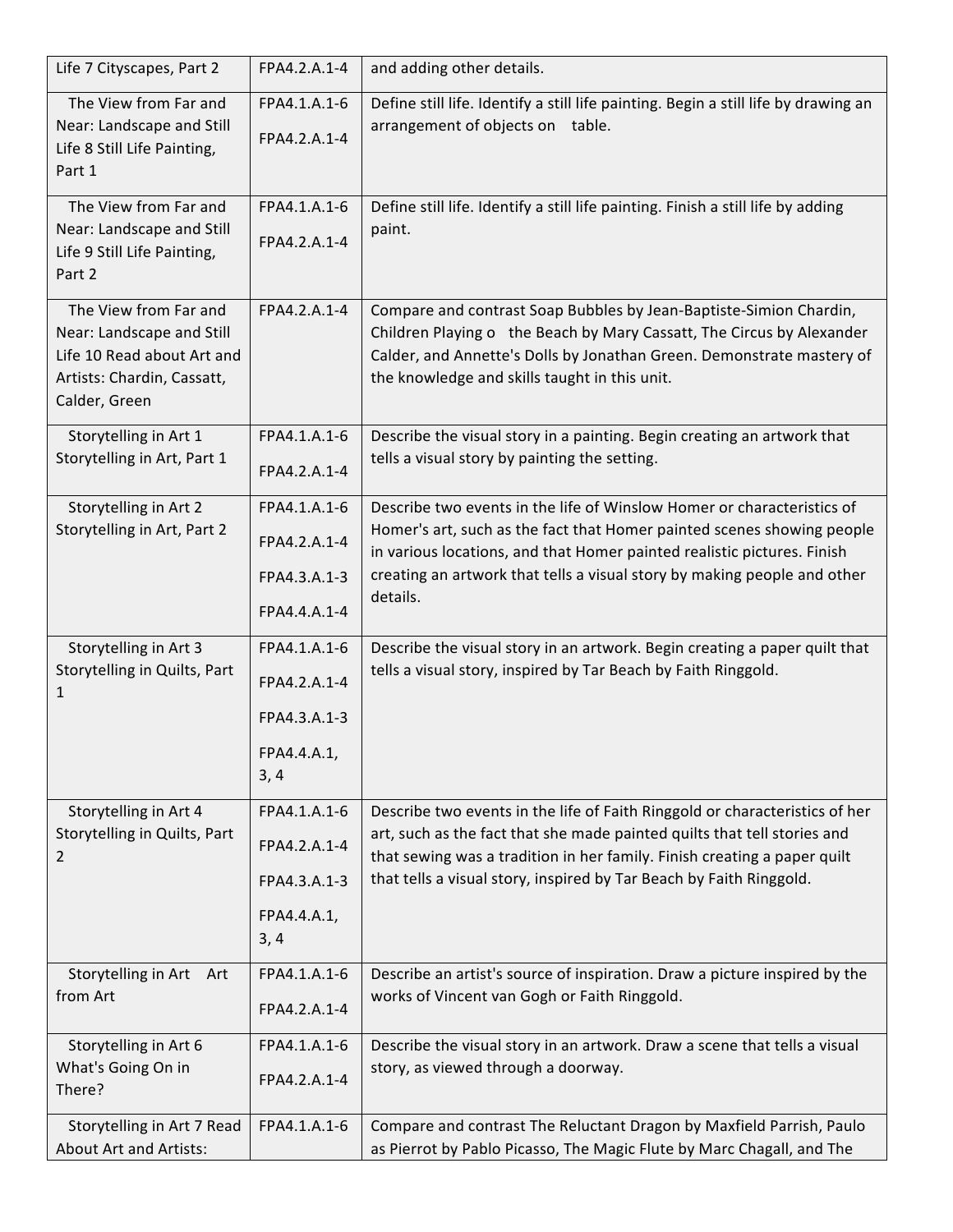| Parrish, Picasso, Chagall,<br>Homer                                                                           | FPA4.2.A.1-4<br>FPA4.3.A.1-3<br>FPA4.4.A.1,<br>3, 4          | New Novel by Winslow Homer. Demonstrate mastery of the knowledge<br>and skills taught in this unit.                                                                                                                                                                                                                                                                             |
|---------------------------------------------------------------------------------------------------------------|--------------------------------------------------------------|---------------------------------------------------------------------------------------------------------------------------------------------------------------------------------------------------------------------------------------------------------------------------------------------------------------------------------------------------------------------------------|
| A World of Art: The                                                                                           | FPA4.1.A.1-6                                                 | Identify two characteristics of ancient Roman paintings or mosaics, such                                                                                                                                                                                                                                                                                                        |
| Roman Empire through                                                                                          | FPA4.2.A.1-4                                                 | as the fact that the Romans made paintings on the plaster walls in their                                                                                                                                                                                                                                                                                                        |
| the Middle Ages 1 Ancient                                                                                     | FPA4.3.A.1-3                                                 | homes and that they put mosaics o the floor. Begin to draw a picture                                                                                                                                                                                                                                                                                                            |
| Rome, Part 1                                                                                                  | FPA4.4.A.1-4                                                 | showing a window and the scene from that window.                                                                                                                                                                                                                                                                                                                                |
| A World of Art: The                                                                                           | FPA4.1.A.1-6                                                 | Identify two characteristics of ancient Roman art or architecture, such as                                                                                                                                                                                                                                                                                                      |
| Roman Empire through                                                                                          | FPA4.2.A.1-4                                                 | the fact that Romans made paintings on the walls of their homes and                                                                                                                                                                                                                                                                                                             |
| the Middle Ages 2 Ancient                                                                                     | FPA4.3.A.1-3                                                 | that they designed buildings that were inspired by Greek buildings.                                                                                                                                                                                                                                                                                                             |
| Rome, Part 2                                                                                                  | FPA4.4.A.1-4                                                 | Finish creating picture of window with scene by adding paint.                                                                                                                                                                                                                                                                                                                   |
| A World of Art: The<br>Roman Empire through<br>the Middle Ages 3 Roman<br>Sculpture                           | FPA4.1.A.1-6<br>FPA4.2.A.1-4<br>FPA4.3.A.1-3<br>FPA4.4.A.1-4 | Identify one characteristic of ancient Roman sculpture, such as the fact<br>that the Column of Trajan is covered with relief sculptures that show<br>scenes from the emperor's military victories. Create a relief sculpture.                                                                                                                                                   |
| A World of Art: The                                                                                           | FPA4.1.A.1-6                                                 | Define mosaic. Identify two characteristics of Byzantine mosaics, such as                                                                                                                                                                                                                                                                                                       |
| Roman Empire through                                                                                          | FPA4.2.A.1-4                                                 | the fact that they were made by using pieces of colored glass or that                                                                                                                                                                                                                                                                                                           |
| the Middle Ages 4                                                                                             | FPA4.3.A.1-3                                                 | they were made on the walls of churches. Begin creating a paper mosaic                                                                                                                                                                                                                                                                                                          |
| Byzantine Mosaics, Part 1                                                                                     | FPA4.4.A.1-4                                                 | by drawing a picture and adding cut pieces of paper.                                                                                                                                                                                                                                                                                                                            |
| A World of Art: The<br>Roman Empire through<br>the Middle Ages 5<br><b>Byzantine Mosaics, Part 2</b>          | FPA4.1.A.1-6<br>FPA4.2.A.1-4<br>FPA4.3.A.1-3<br>FPA4.4.A.1-4 | Identify two characteristics of Byzantine art or architecture, such as the<br>fact that Byzantine mosaics were made using pieces of colored glass or<br>that Byzantine churches had domes. Finish creating a paper mosaic.                                                                                                                                                      |
| A World of Art: The                                                                                           | FPA4.1.A.1-6                                                 | Identify two characteristics of Viking art, such as the fact that it included                                                                                                                                                                                                                                                                                                   |
| Roman Empire through                                                                                          | FPA4.2.A.1-4                                                 | expert wood carvings often made with animal designs and that it                                                                                                                                                                                                                                                                                                                 |
| the Middle Ages 6 The                                                                                         | FPA4.3.A.1-3                                                 | included lots of twisting and overlapping. Draw an animal design that                                                                                                                                                                                                                                                                                                           |
| Middle Ages: Viking Art                                                                                       | FPA4.4.A.1-4                                                 | has twisting and overlapping.                                                                                                                                                                                                                                                                                                                                                   |
| A World of Art: The<br>Roman Empire through<br>the Middle Ages 7 The<br>Middle Ages: Stained<br>Glass, Part 1 | FPA4.1.A.1-6<br>FPA4.2.A.1-4<br>FPA4.3.A.1-3<br>FPA4.4.A.1-4 | Identify two characteristics of cathedrals or stained glass of the Middle<br>Ages, such as the fact that stained glass windows in cathedrals were<br>shaped like circles or pointed arches and that stained glass windows had<br>pictures showing wealthy people, and people and scenes from the Bible.<br>Begin creating a stained glass window design by cutting a shape from |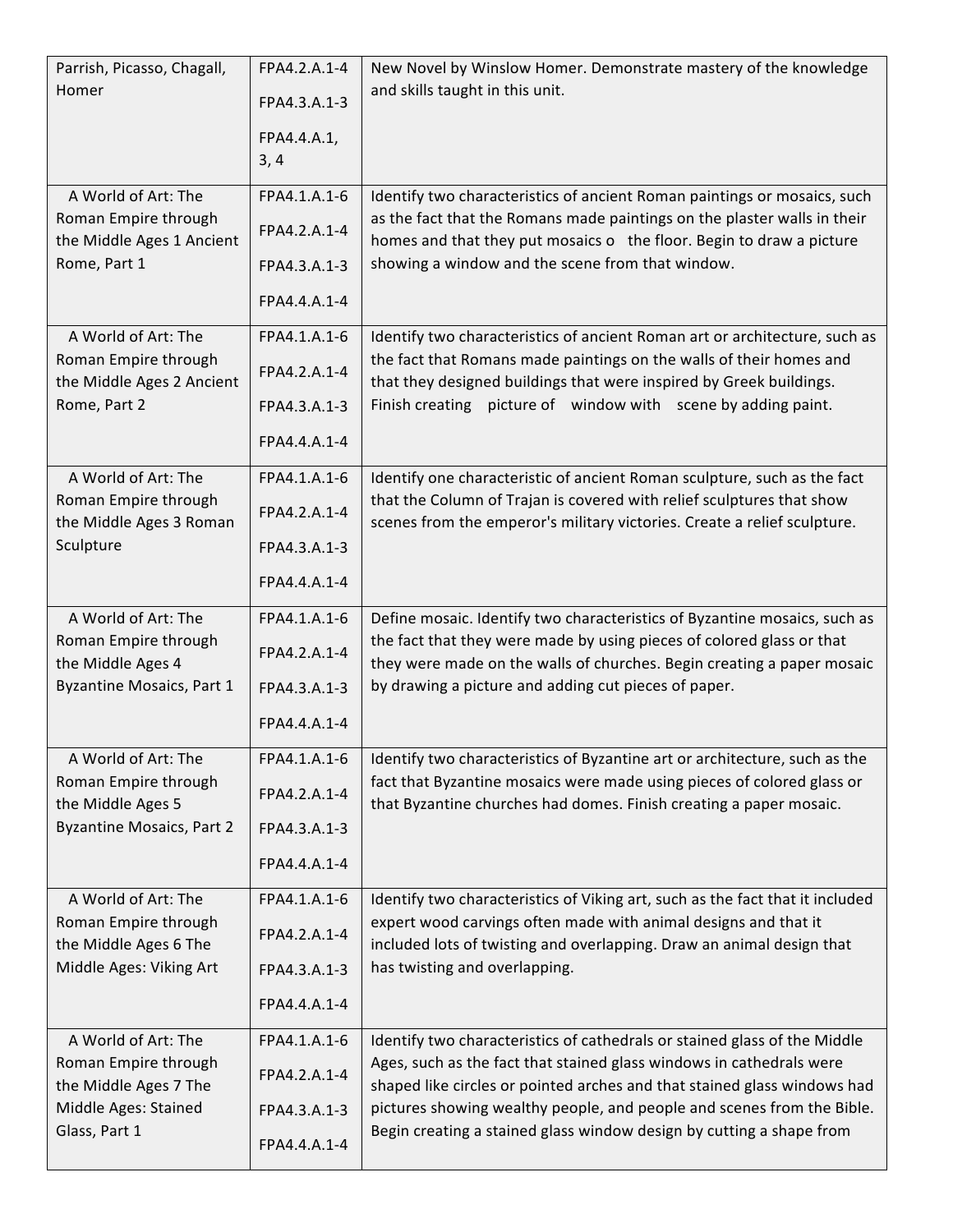|                                                                                                           |                                                              | paper and drawing a picture o it.                                                                                                                                                                                                                                                                                                          |
|-----------------------------------------------------------------------------------------------------------|--------------------------------------------------------------|--------------------------------------------------------------------------------------------------------------------------------------------------------------------------------------------------------------------------------------------------------------------------------------------------------------------------------------------|
| A World of Art: The<br>Roman Empire through<br>the Middle Ages 8 The                                      | FPA4.1.A.1-6<br>FPA4.2.A.1-4                                 | Identify two characteristics of cathedrals or stained glass of the Middle<br>Ages, such as the fact that stained glass windows in cathedrals were<br>shaped like circles or pointed arches and that stained glass windows had<br>pictures showing wealthy people, and people and scenes from the Bible.                                    |
| Middle Ages: Stained<br>Glass, Part 2                                                                     | FPA4.3.A.1-3<br>FPA4.4.A.1-4                                 | Finish creating stained glass window design by adding color.                                                                                                                                                                                                                                                                               |
| A World of Art: The<br>Roman Empire through<br>the Middle Ages 9 The<br>Middle Ages: Triptych,<br>Part 1  | FPA4.1.A.1-6<br>FPA4.2.A.1-4<br>FPA4.3.A.1-3<br>FPA4.4.A.1-4 | Identify two characteristics of triptych paintings of the Middle Ages, such<br>as the fact that they were placed at the altars of cathedrals and that they<br>are often shaped like the pointed arches of stained glass windows. Begin<br>creating a paper triptych by cutting a triptych shape and drawing<br>pictures that tell a story. |
| A World of Art: The<br>Roman Empire through<br>the Middle Ages 10 The<br>Middle Ages: Triptych,<br>Part 2 | FPA4.1.A.1-6<br>FPA4.2.A.1-4                                 | Finish creating paper triptych by adding color. Demonstrate mastery of<br>the knowledge and skills taught in this unit.                                                                                                                                                                                                                    |
| A World of Art: Islam,<br>Mexico, and Africa 1<br><b>Islamic Architecture and</b><br><b>Mosaics</b>       | FPA4.1.A.1-6<br>FPA4.2.A.1-4<br>FPA4.3.A.1-3<br>FPA4.4.A.1-4 | Identify two characteristics of Islamic art or architecture, such as the fact<br>that Islamic buildings have both rounded and pointed arches and that<br>Islamic buildings are decorated with mosaics. Identify one pattern in an<br>artwork, such as pattern of repeated shapes or colors. Create<br>mosaic<br>that has patterns.         |
| A World of Art: Islam,<br>Mexico, and Africa 2<br><b>Islamic Carpets</b>                                  | FPA4.1.A.1-6<br>FPA4.2.A.1-4                                 | Identify one characteristic of Islamic carpets, such as the fact that they<br>have fancy patterns of flowers and leaves. Make a paper carpet covered<br>with patterns.                                                                                                                                                                     |
| A World of Art: Islam,<br>Mexico, and Africa 3<br>African Sculpture and<br>Cloth                          | FPA4.1.A.1-6<br>FPA4.2.A.1-4                                 | Identify two characteristics of African sculpture or cloth, such as the fact<br>that bronze heads were sculpted of Ife kings and that kente cloth was<br>woven with special patterns and colors. Make a paper weaving with a<br>planned pattern.                                                                                           |
| A World of Art: Islam,<br>Mexico, and Africa 4<br>African Architecture and<br>Cloth                       | FPA4.1.A.1-6<br>FPA4.2.A.1-4<br>FPA4.3.A.1-3<br>FPA4.4.A.1-4 | Identify two characteristics of African sculpture, cloth, or architecture,<br>such as the fact that the designs printed on adinkra cloth have special<br>meanings, and that Islamic mosques were built in some places in Africa.<br>Print different shapes onto paper to form patterns.                                                    |
| A World of Art: Islam,<br>Mexico, and Africa 5 Aztec<br>Turquoise, Part 1                                 | FPA4.1.A.1-6<br>FPA4.2.A.1-4<br>FPA4.3.A.1-3<br>FPA4.4.A.1-4 | Identify two characteristics of Aztec art or architecture, such as the fact<br>that masks and jewelry were made with pieces of turquoise and that<br>temples were built on top of pyramids. Begin to create a turquoise paper<br>chest decoration called a pectoral                                                                        |
| A World of Art: Islam,<br>Mexico, and Africa 6 Aztec                                                      | FPA4.1.A.1-6                                                 | Finish creating turquoise paper pectoral. Demonstrate mastery of the<br>knowledge and skills taught in this unit.                                                                                                                                                                                                                          |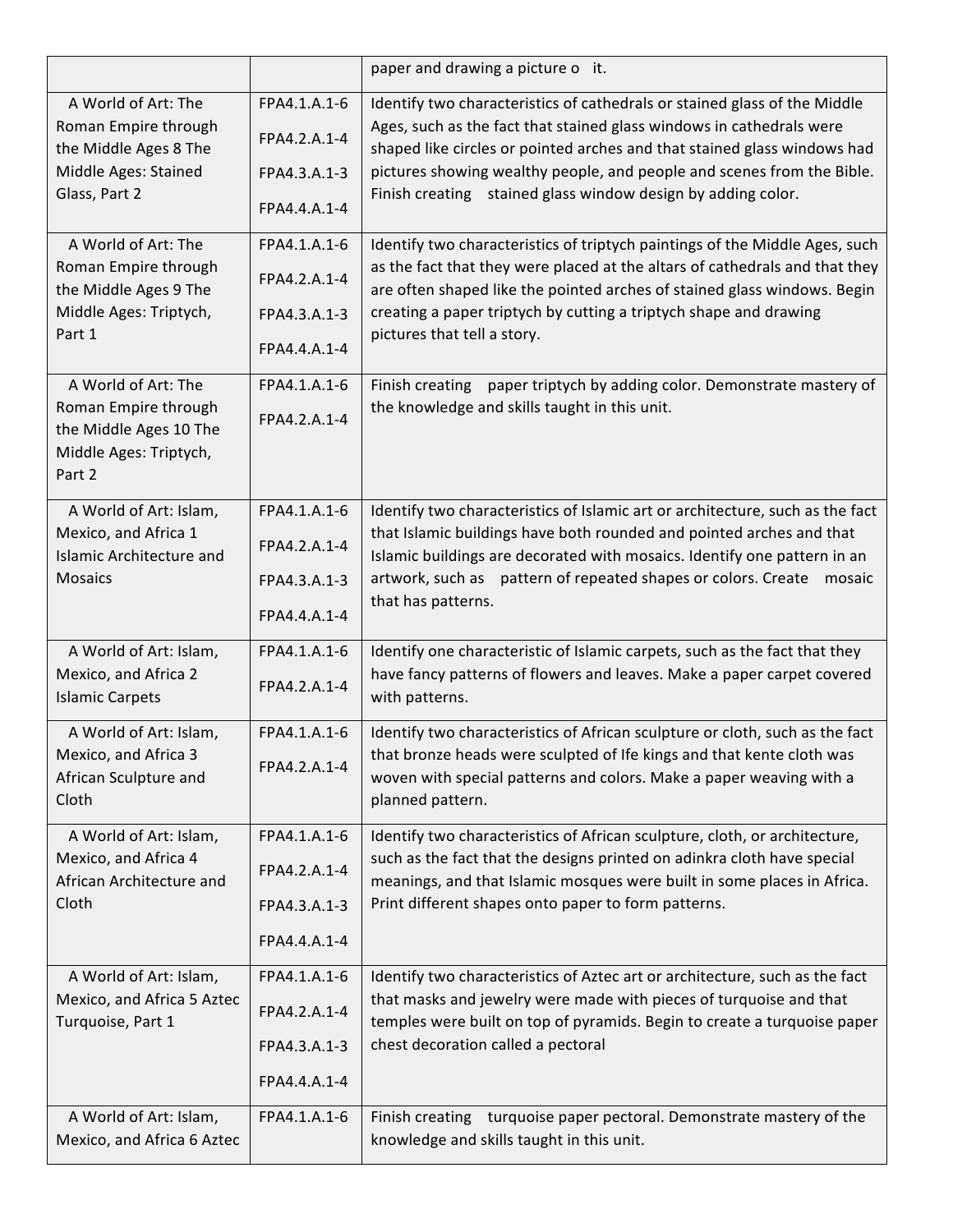| Turquoise, Part 2                                    | FPA4.2.A.1-4 |                                                                                                                                                         |
|------------------------------------------------------|--------------|---------------------------------------------------------------------------------------------------------------------------------------------------------|
| World of Art: China<br>10                            | FPA4.1.A.1-6 | Identify two characteristics of Chinese art, such as the fact that many                                                                                 |
| and Japan Chinese<br>Porcelain and Silk, Part 1      | FPA4.2.A.1-4 | porcelain vases were decorated with blue glaze, and that Chinese<br>emperors wore silk dragon robes. Begin to create paper robe depicting               |
|                                                      | FPA4.3.A.1-3 | dragon and other designs.                                                                                                                               |
|                                                      | FPA4.4.A.1-4 |                                                                                                                                                         |
| 1 A World of Art: China                              | FPA4.1.A.1-6 | Identify two characteristics of Chinese art, such as the fact that many                                                                                 |
| and Japan Chinese<br>Porcelain and Silk, Part 2      | FPA4.2.A.1-4 | porcelain vases were decorated with blue glaze, and that Chinese<br>emperors wore silk dragon robes. Finish creating paper robe depicting               |
|                                                      | FPA4.3.A.1-3 | dragon by adding color.                                                                                                                                 |
|                                                      | FPA4.4.A.1-4 |                                                                                                                                                         |
| 1 A World of Art: China                              | FPA4.1.A.1-6 | Identify two characteristics of Chinese and Japanese paintings, such as                                                                                 |
| and Japan Chinese and<br>Japanese Paintings, Part 1  | FPA4.2.A.1-4 | the fact that many Chinese landscapes were painted on silk and rolled<br>into scrolls, and that many landscapes were painted using black ink.           |
|                                                      | FPA4.3.A.1-3 | Begin making a landscape scroll by using simple brushstrokes.                                                                                           |
|                                                      | FPA4.4.A.1-4 |                                                                                                                                                         |
| 1 A World of Art: China                              | FPA4.1.A.1-6 | Identify two characteristics of Chinese and Japanese paintings, such as                                                                                 |
| and Japan Chinese and<br>Japanese Paintings, Part 2  | FPA4.2.A.1-4 | the fact that many Chinese landscapes were painted on silk and rolled<br>into scrolls, and that many landscapes were painted using black ink.           |
|                                                      | FPA4.3.A.1-3 | Finish making landscape scroll by painting details and gluing the scroll                                                                                |
|                                                      | FPA4.4.A.1-4 | to a border.                                                                                                                                            |
| 1 A World of Art: China                              | FPA4.1.A.1-6 | Identify one characteristic of Japanese prints, such as they were made                                                                                  |
| and Japan Japanese<br><b>Woodblock Prints</b>        | FPA4.2.A.1-4 | using woodblocks, and that lines were important in the prints. Draw a<br>picture into a sheet of Styrofoam and pull a print.                            |
|                                                      | FPA4.3.A.1-3 |                                                                                                                                                         |
|                                                      | FPA4.4.A.1-4 |                                                                                                                                                         |
| 1 A World of Art: China                              | FPA4.1.A.1-6 | Identify one characteristic of Japanese architecture, such as the fact that                                                                             |
| and Japan Japanese and<br>World Architecture, Part 1 | FPA4.2.A.1-4 | roofs are curved upward slightly at the ends. Begin constructing a model<br>of a building using found objects.                                          |
|                                                      | FPA4.3.A.1-3 |                                                                                                                                                         |
|                                                      | FPA4.4.A.1-4 |                                                                                                                                                         |
| 1 A World of Art: China                              | FPA4.1.A.1-6 | Identify one characteristic of Japanese architecture or tea bowls, such as                                                                              |
| and Japan Japanese and<br>World Architecture, Part 2 | FPA4.2.A.1-4 | the fact that roofs of buildings are curved upward slightly at the ends, or<br>that tea bowls have simple shapes and decorations. Finish constructing a |
|                                                      | FPA4.3.A.1-3 | model of a building by adding details.                                                                                                                  |
|                                                      | FPA4.4.A.1-4 |                                                                                                                                                         |
| 1 A World of Art: China                              | FPA4.1.A.1-6 | Compare and contrast Nofretari Playing Draughts by Egyptian artist,                                                                                     |
| and Japan Read about<br>Art and Artists: Egyptian,   | FPA4.2.A.1-4 | Blindman's Buff by Kitagawa Utamaro, Cheyenne Winter Games by Dick<br>West, and Marbles Champion by Norman Rockwell. Demonstrate                        |